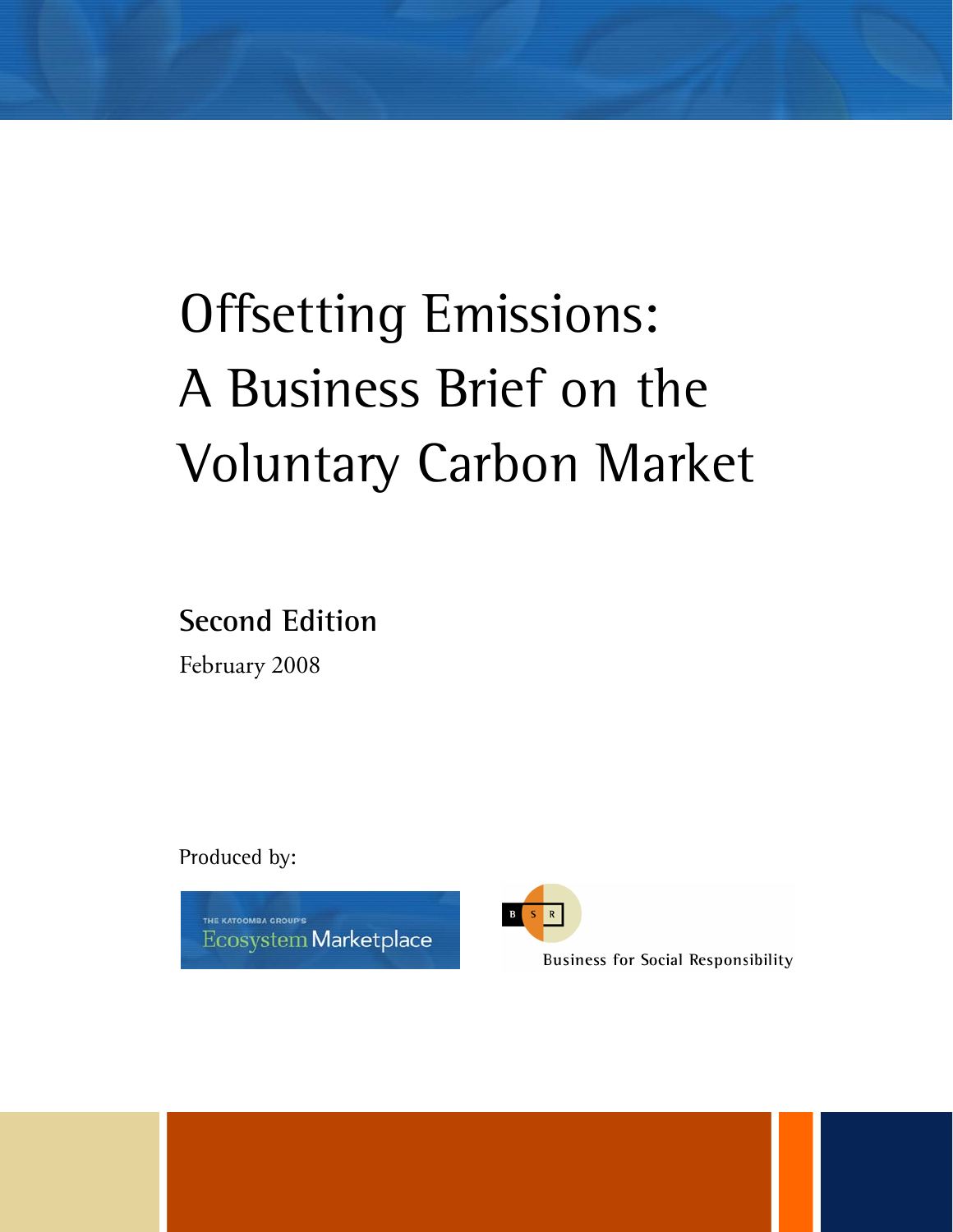### About This Report

The Ecosystem Marketplace (EM) and Business for Social Responsibility (BSR) have partnered to produce this business brief for companies that are considering engagement with voluntary carbon markets. This second edition was written by Katherine Hamilton, Ryan Schuchard, Emma Stewart, Ph.D., and Sissel Waage, Ph.D., with contributions from Alexander Rau, Ricardo Bayon and Amanda Hawn. Please direct comments or questions to Ryan Schuchard (rschuchard@bsr.org) or Katherine Hamilton (khamilton@ecosystemmarketplace.com).

For additional resources on voluntary carbon markets, please see page 15 of this report.

### About Ecosystem Marketplace (EM)

The Ecosystem Marketplace (www.ecosystemmarketplace.com) is a leading source of information on markets and payment schemes for ecosystem services. EM believes that by providing solid and trustworthy information on prices, regulation, science and other marketrelevant issues, markets for ecosystem services will one day become a fundamental part of our economic and environmental system, helping give value to environmental services that have, for too long, been taken for granted.

### About Business for Social Responsibility (BSR)

Since 1992, BSR (www.bsr.org) has been providing socially responsible business solutions to many of the world's leading companies. Headquartered in San Francisco and with offices in Europe, China and Hong Kong, BSR is a nonprofit business association that serves its 250 member companies and other Global 1000 enterprises. Through advisory services, convenings and research, BSR works with companies and concerned stakeholders of all types to create a more just and sustainable global economy.

**Note:** BSR publishes occasional papers as a contribution to the understanding of the role of business in society and the trends related to corporate social responsibility and responsible business practices. BSR maintains a policy of not acting as a representative of its membership, nor does it endorse specific policies or standards.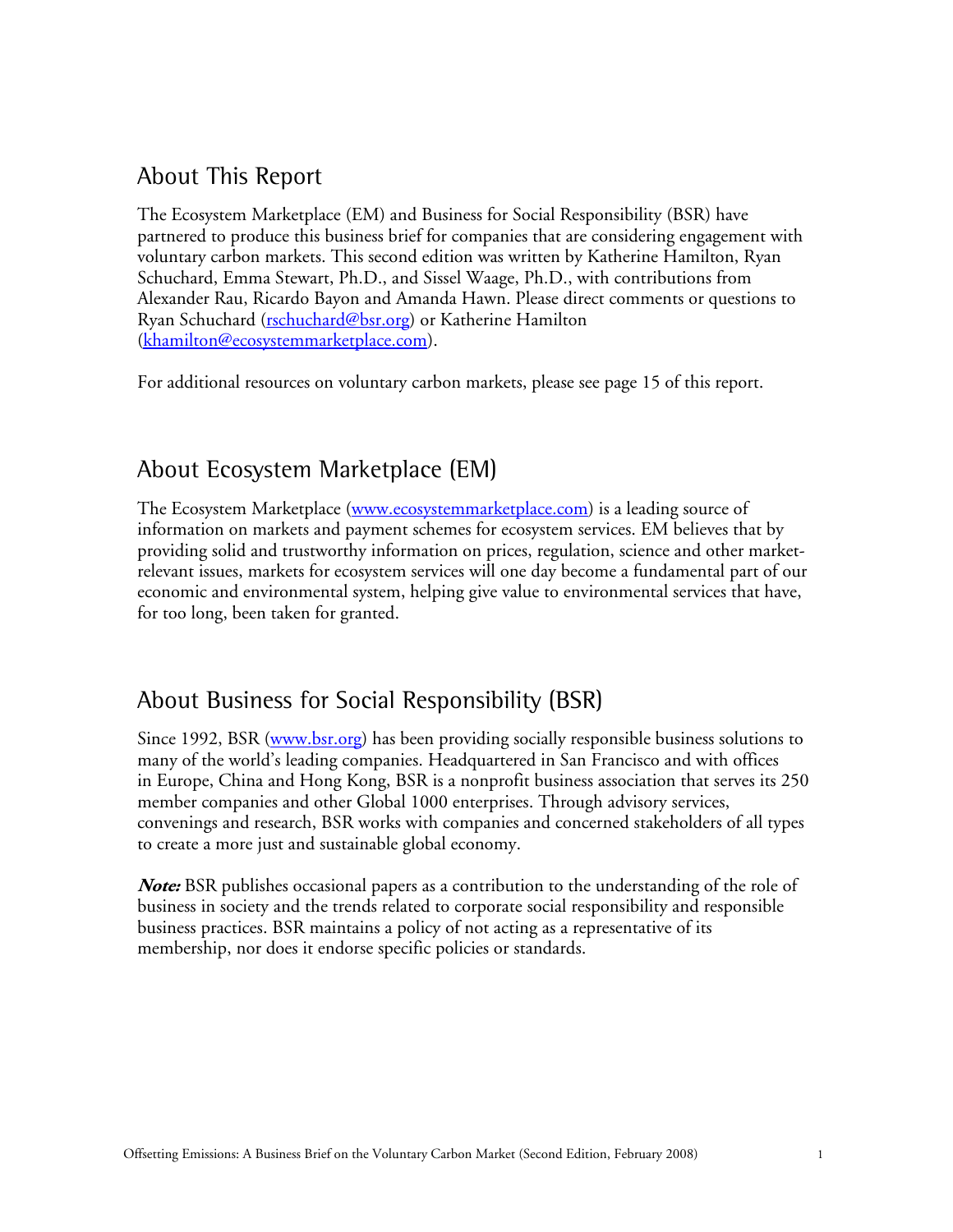# **Table of Contents**

| 1.             |             |                                                       |  |  |  |
|----------------|-------------|-------------------------------------------------------|--|--|--|
| $\mathbf{u}$ . |             |                                                       |  |  |  |
| 111.           |             |                                                       |  |  |  |
| IV.            |             |                                                       |  |  |  |
|                | $1_{\cdot}$ |                                                       |  |  |  |
|                | 2.          |                                                       |  |  |  |
|                | 3.          | Clarify Expectations about the Benefits of Offsetting |  |  |  |
|                | 4.          |                                                       |  |  |  |
|                | 5.          |                                                       |  |  |  |
|                | 6.          |                                                       |  |  |  |
|                | 7.          |                                                       |  |  |  |
| V.             |             |                                                       |  |  |  |
| VI.            |             |                                                       |  |  |  |
|                |             |                                                       |  |  |  |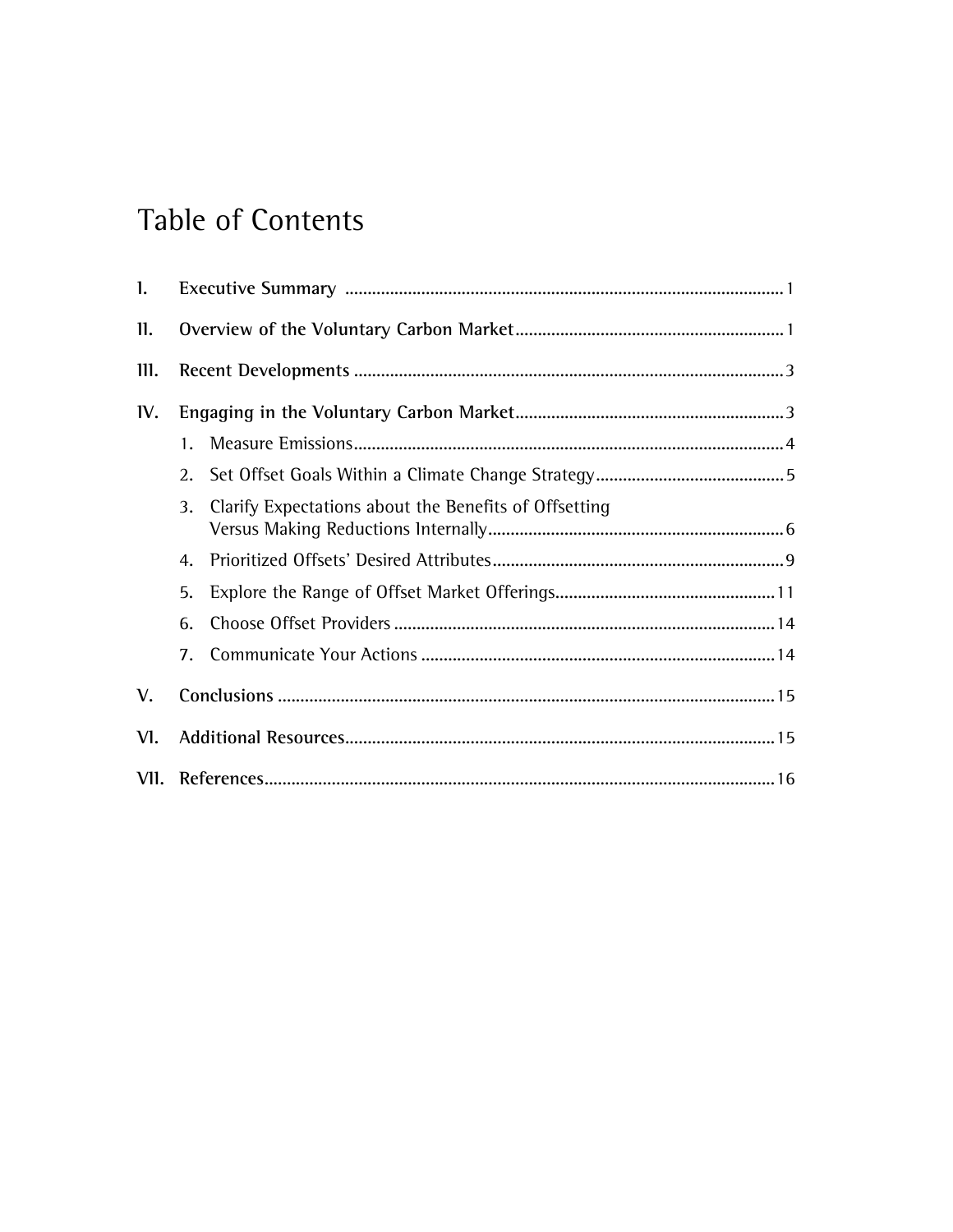# I. Executive Summary

This business brief is intended for companies that are considering the purchase of voluntary offsets for their greenhouse gas (GHG) emissions. It offers clear steps that guide early assessments and enable corporate decision makers to become educated consumers within voluntary carbon markets.

The voluntary carbon market, which represents volume of well over \$100 million, gives companies the tools to prepare for and demonstrate leadership beyond regulation on GHG emissions.<sup>1</sup> The market is growing fast, perhaps doubling on a per annum basis. It is meanwhile broadening to include new types of instruments and more diverse participants. As standards emerge, the "rules of engagement" are evolving.

# II. Overview of the Voluntary Carbon Market

**Transactions in the global voluntary carbon markets have increased 200 percent between 2005 and 2006.**<sup>2</sup> An Ecosystem Marketplace study valued these markets at over \$93 million in 2006 and it is likely that they doubled in size 2007. $^3$  The prospects for continued growth in carbon markets are strong.

**The reason is simple: more companies are purchasing more voluntary carbon credits.** In the past two years, hundreds of companies — including American Electric Power, Ford Motor Company, HSBC, Google and DuPont — have utilized the voluntary markets to offset their emissions. Such corporations make up around 80 percent of the demand driving the voluntary carbon markets. $4$ 

In 2006, a survey of 92 companies by The Conference Board found that about 75 percent of respondents are actively measuring their carbon footprint, which includes GHG emissions from both their direct and indirect operations.<sup>5</sup> Over two-thirds of the corporate boards covered by the survey have carbon on their agenda. While only 50 percent of surveyed companies have programs in place to reduce or offset emissions, the rapid increase in company carbon inventories (entity level registries) points to a growing pool of potential market players. Only 15 percent of companies surveyed currently engage in voluntary emissions trading, but an additional 40 percent are considering voluntary engagement.

**To meet rising interest, the number of voluntary carbon offset providers has grown dramatically in the past two years.** Providers invest in a range of projects, such as renewable energy sources, methane capture and technology retrofits to offset their corporate buyers' emissions. The diversity of offset projects is constantly growing, from reforestation to soil tillage to carbon capture.<sup>6</sup>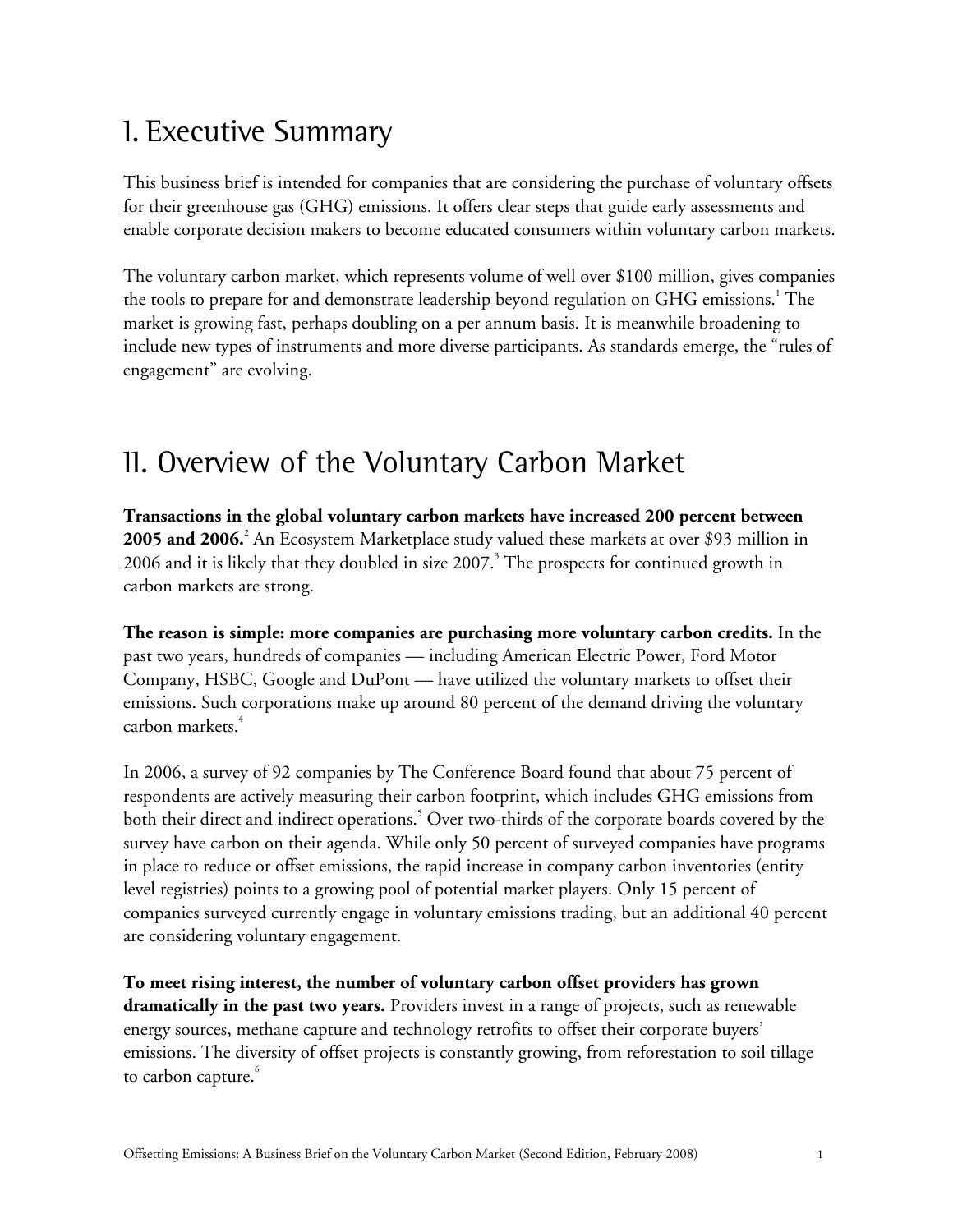**What motivates companies to engage in voluntary carbon markets?** The reasons are diverse:

- **Fulfilling voluntary corporate GHG reduction targets,** especially when internal reductions are not feasible or cost-effective;
- **Creating internal incentives for reductions** by internalizing the cost of carbon and putting real financial pressure on managers;
- **Gaining carbon market experience** in order to increase authority and influence in policy discussions about climate change and GHG regulation;
- **Preparing for potential regulatory requirements** that may include a range of offset approaches and partnerships;
- **Enhancing brands and/or differentiating products**, in some cases with the aim of offering products at a price premium;
- **Attracting investors**, particularly in light of increasing awareness of risks associated with GHG emissions in a carbon-constrained future;
- **Enhancing intelligence** by creating systems that support learning more about the nuances of the production process and identifying richer input and waste data.

**Despite the growing interest in voluntary carbon markets, companies are finding the arena a challenging playing field.** The voluntary carbon market is fragmented with complex supply chains and numerous emerging standards. Offset providers source from projects that range from planting trees in India to capturing methane in U.S. landfills. Assessing the benefits and drawbacks of each provider is challenging, especially as historical data is limited. Some offset projects are independently verified to agreed-upon standards, but others are not. These standards are numerous and overlapping, but as technology and attention increases scrutiny, ignoring them risks ineffective reductions, unintended adverse consequences and accusations of greenwashing. Also, as with many emerging markets, transaction costs can be high.

### **However, engagement in voluntary carbon markets may also offer**

**rewards,** including "training wheels" for better understanding the intricacies of carbon markets. In addition, purchasing offsets can benefit public relations and employee pride. And offsets represent an immediate, potentially lower-cost step toward reaching corporate climate change strategy goals.

#### **CASE STUDY: HSBC**

In December 2004 HSBC, one of the world's largest banks, decided to make its operations carbon neutral. As a dry run, HSBC put out a tender for projects that would offset 170,000 tons of  $CO<sub>2</sub>$  emitted by the bank during the last quart er of 2005. More than 100 offset providers responded to HSBC's request. The company was able to short-list 17 providers based on criteria related to project size, technology employed, country and vintage. When all was said and done, the company spent some \$750,000 buying offsets from a handful of projects in Germany, India, Australia and New Zealand.

*-HSBC, "Carbon Neutral Pilot Project," 2004*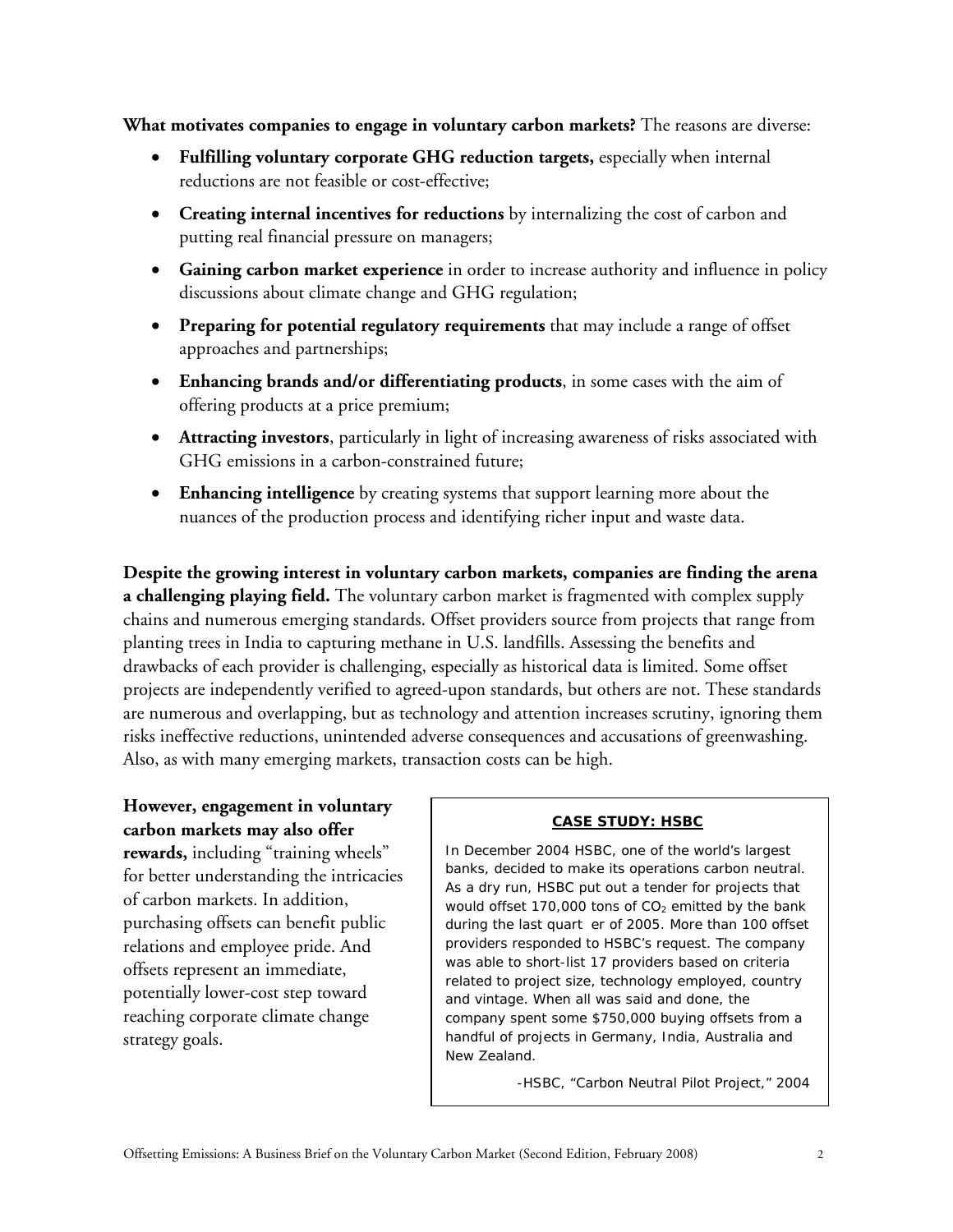## III. Recent Developments

Since the first edition of *Offsetting Emissions: A Business Brief on the Voluntary Carbon Market* was released in December 2006, the market has expanded rapidly in size and more new players are becoming involved. Recent developments include broad global policy, finance, social and technology causes and consequences. Among the recent progress:

**The term "carbon neutral" has reached the mainstream and product-linked offsets have risen in popularity**. Businesses ranging from small enterprises to household brand names and Fortune 500 corporations are buying offsets, and companies like Delta Airlines are moving from corporate-level offsetting to linking carbon credits with consumer purchases.

**The discussion on standards and claims has become more formal** as several new standards are being utilized by providers in the marketplace, and other groups such as the U.S. Federal Trade Commission and U.K. Carbon Trust are developing guidelines to define how companies should use terms such as "carbon neutral."

**The science of carbon sequestration has improved,** with technology and tactics allowing greater consensus on data for bio-carbon (forestry and land-use) projects. In addition, the regulated Kyoto-based markets have acknowledged reduced emissions from deforestation (REDD) as a critical element of climate change mitigation.

# IV. Engaging in the Voluntary Carbon Market

The central issue in engaging the voluntary carbon market is deciding whether — and, if so, how — to purchase offsets. Generally, the process can be broken down into the following steps:

- 1) Measure emissions
- 2) Set offset goals within a climate change strategy
- 3) Clarify expectations about the benefits of offsetting versus making reductions internally
- 4) Prioritize offsets' desired attributes
- 5) Explore the range of offset offerings
- 6) Choose offset providers
- 7) Communicate your actions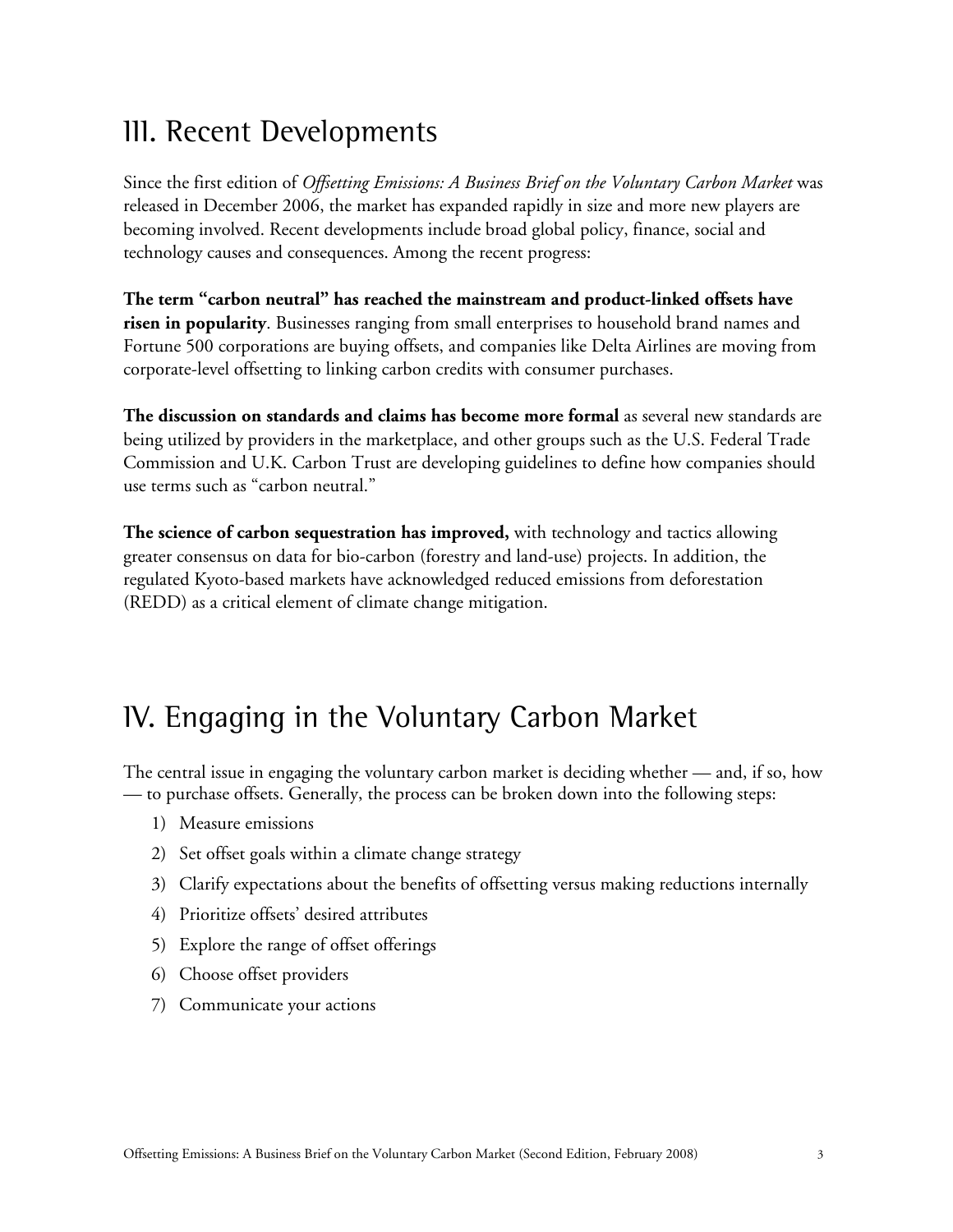### 1. Measure Emissions

The classic adage "what gets measured, gets managed" is particularly relevant for invisible GHG emissions. Calculating your company's "carbon footprint" will identify which activities result in the most GHG emissions and areas where emissions could be reduced. Thus, even if a company decides to offset only a small subset of GHG emissions, it should still assess its whole inventory. Measuring emissions is a critical first step toward offsetting emissions, whether some or all.

Companies planning to measure their GHG emissions may utilize consultant services, especially for determining emissions from industrial processes. However, companies whose emissions are not large or intensive can also utilize a range of free online tools. When calculating emissions companies must determine the appropriate balance between accuracy and effort.

One valuable resource is the Greenhouse Gas Protocol Initiative (www.ghgprotocol.org). The protocol is a corporate accounting and reporting standard that provides a step-by-step guide for companies to use in quantifying and reporting their GHG emissions. It is increasingly becoming the *de facto* tool for corporations managing their emissions.

Several organizations, including Terrapass (www.terrapass.com) and the Carbon Trust (www.carbontrust.co.uk), have created online calculators that further simplify the process of calculating business-wide emissions. These calculators sacrifice a certain degree of accuracy in

exchange for little (or virtually no) cost, but can give good rough estimates. As the need for certainty increases or emissions sources become more complex, specialized calculations — whether in-house or by consultants — become preferable.

Whether or not your company decides to engage in the voluntary market, calculating the emissions footprint and registering emissions with a recognized third-party registry has numerous benefits.<sup>i</sup> Registering emissions can position your company to anticipate emerging regulations across different regions while accruing the benefits of gathering and formalizing emissions data.

 $\overline{a}$ 

#### **Registries in the United States**

Climate Leaders (www.epa.gov/climateleaders) is an industry–government partnership that enables companies to work with the U.S. EPA to develop long-term comprehensive climate change strategies. Companies set a corporate-wide GHG reduction goal and inventory their emissions to measure progress. By reporting inventory data to the EPA, Climate Leaders companies identify themselves as corporate environmental leaders and strategically position themselves as climate change policy continues to unfold.

U.S. companies can also create a GHG emissions inventory in The Climate Registry (www.theclimateregistry.org), a cross-sector collaboration aimed at developing and managing an emissions reporting system for member states, tribes and reporting entities. It aims to provide accurate, complete, consistent, transparent and verified data.

i These should not be confused with registries for carbon credits, such as the Bank of New York custodial registry service for voluntary carbon credits. This includes a secure and robust platform for documenting carbon offset credits that ensure ownership chains and double-counting.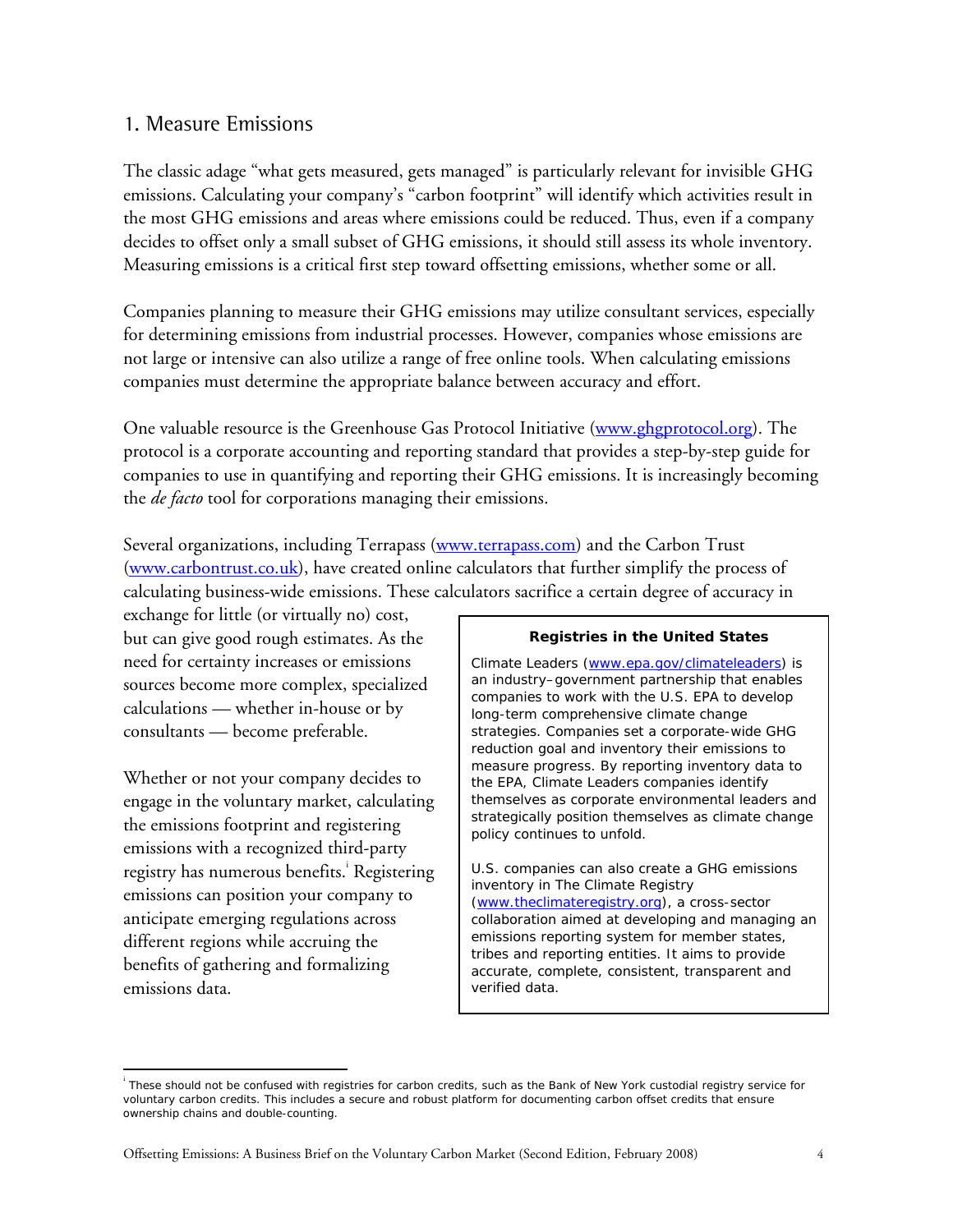Entity-level registries include The Climate Registry in the U.S., numerous European national registries reporting to the European Registry, and Japanese, Canadian and Russian registries reporting to the International Registry. $^7$ 

In addition, companies may create an emissions inventory in partnership with a government or non-profit program, such as Climate Leaders or the Carbon Disclosure Project (CDP, www.cdproject.net).

Corporate communications on carbon emissions have increased substantially due to demands from CDP, which is a secretariat for the world's largest institutional investor collaboration on the business implications of climate change. CDP represents a process whereby many

#### **Trend: Product-Linked Offsets**

Initially, companies focused on offsetting corporate-level emissions (e.g. those under close ownership or control). More recently, businesses across industries have begun offsetting products. In doing so, some tie offsets to purchases automatically, while others give the option to and put the onus on — customers. Notable efforts include:

- Amtrak offers passengers a choice to offset
- Volkswagen offers offsetting for all vehicles during the first year of ownership
- EcoBranders provides carbon neutral shipping
- Royal Hawaiian Honeys considers its honey carbon neutral
- Icelandic Glacial water considers its water products carbon neutral
- Consumer Electronics Association (CEA), the world's largest consumer IT tradeshow, used offsets to make the event carbon neutral.

institutional investors collectively sign a single global request for disclosure of information on GHG emissions. CDP has historically sent this request to the FT500, but in 2006 expanded its outreach to 2,180 companies, with over 950 responses.

### 2. Set Offset Goals Within a Climate Change Strategy

As with any initiative, companies should clearly define goals for purchasing offsets. Is the focus on managing regulatory uncertainty? Assuring investors? Protecting brand and reputation? Meeting stakeholder expectations? Or perhaps a mix of some or all of these drivers?

A few key questions to consider when setting offset goals include:

- What is your company's **environmental strategy** on climate change?
- What **types and levels of risk** does climate change represent for the industry in general and for your company in particular? Are they related to the supply chain, products, litigation, reputation or physical assets? $^8$
- What are the results of a greenhouse gas **abatement cost analysis**, which compares the marginal cost of additional internal reductions versus purchasing offsets?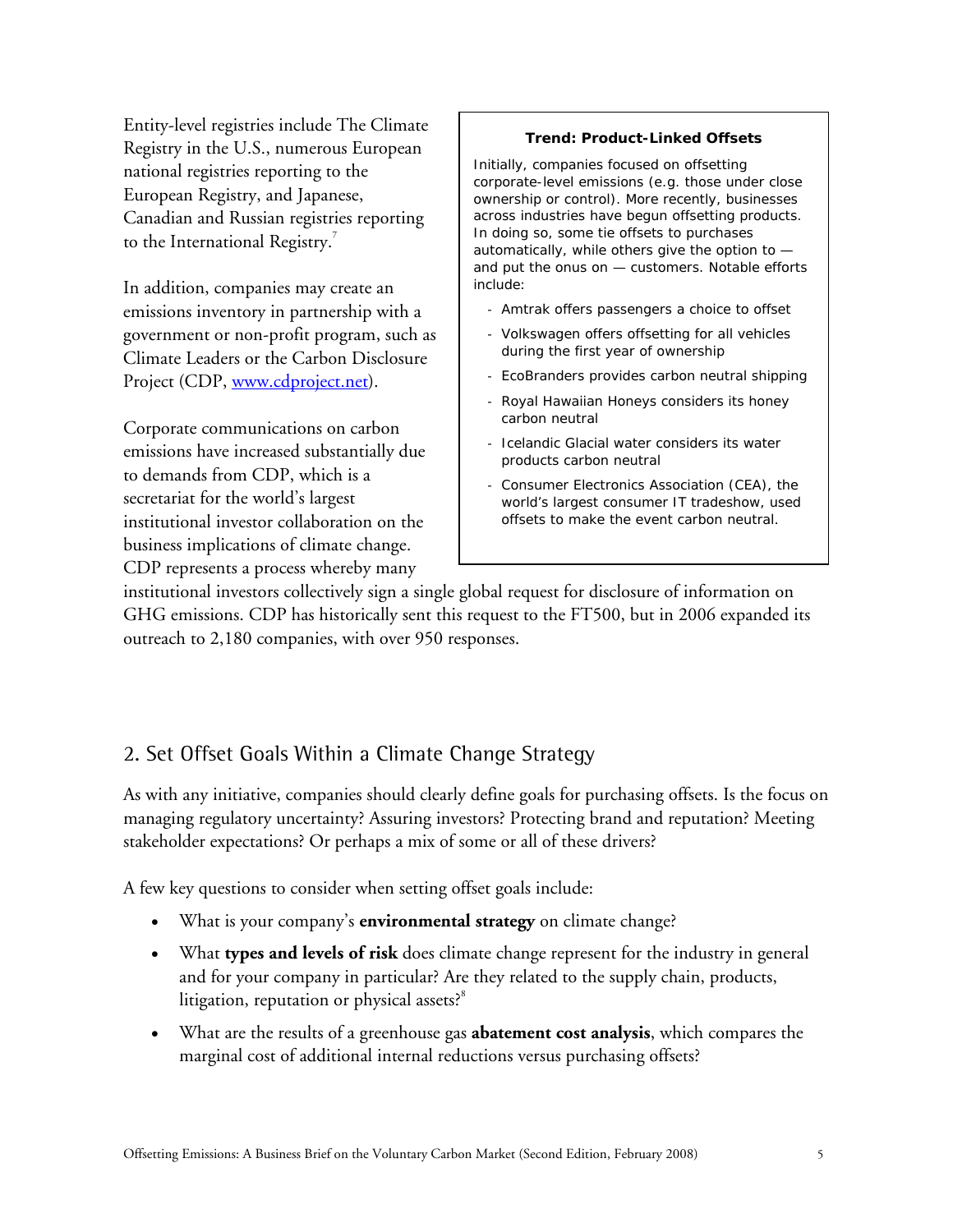• What **stakeholder and customer interest** is there in offsetting GHG emitted and in engaging in the voluntary carbon market? Are there stakeholder or customer concerns that should be considered?

Inter-related with setting climate strategy goals is the process of determining the scope of activities to offset. The options span the gamut and include offsets for:

- **Internal emissions,** which are emissions generated during operations;
- **Product emissions,** which offset emissions related to some measure of the product's lifecycle from its "cradle to grave";
- **Project emissions** arising from a specific activity**,** such as certain business trips, commuting, events, products and supplier activities.

A company's final decision on the scope of its voluntary offsets is a mix of strategic and pragmatic considerations.

### 3. Clarify Expectations About the Benefits of Offsetting Versus Making Reductions Internally

After measuring emissions, the next step is to identify the most attractive opportunities for reductions, and how those efforts interplay and affect other corporate objectives.

Traditionally, it is accepted that companies should buy carbon credits within an "offset mitigation hierarchy," whereby purchasers first "reduce what they can" and then "offset the rest." This is a good rule of thumb, and most companies using offsets subscribe to this in some form. For example, companies can first look for ways to directly reduce GHG emissions by maximizing energy efficiency within operations and across all forms of transport; next, set goals for further reductions; and then purchase offsets to fulfill some measure of the residual.

While the question of when to reduce versus offset resembles the classic "make-or-buy" decision (e.g., choosing whether to manufacture something in-house or outsource it at a lowest cost), many managers and offset providers do not find it practical to identify a quantitative decision rule for offsetting. This is partly because initiatives to reduce internally and buy offsets each come with broader costs and benefits with value linked to the organization's capabilities and objectives. Also, some offset providers point out that offsets can actually lead to reduced absolute emissions by creating an internal shadow price that pressures managers to innovate.

Companies need to be clear about what benefits they expect from — and priorities they place on — direct internal reductions versus offset purchases, and what linkages there are between the two. In doing so, consider goals. If positive public relations is most important, be ready to explain how offsets are one part of a larger strategy. However, if the aim is to build internal systems and incentives for understanding and tracking carbon, be less concerned with rationalizing the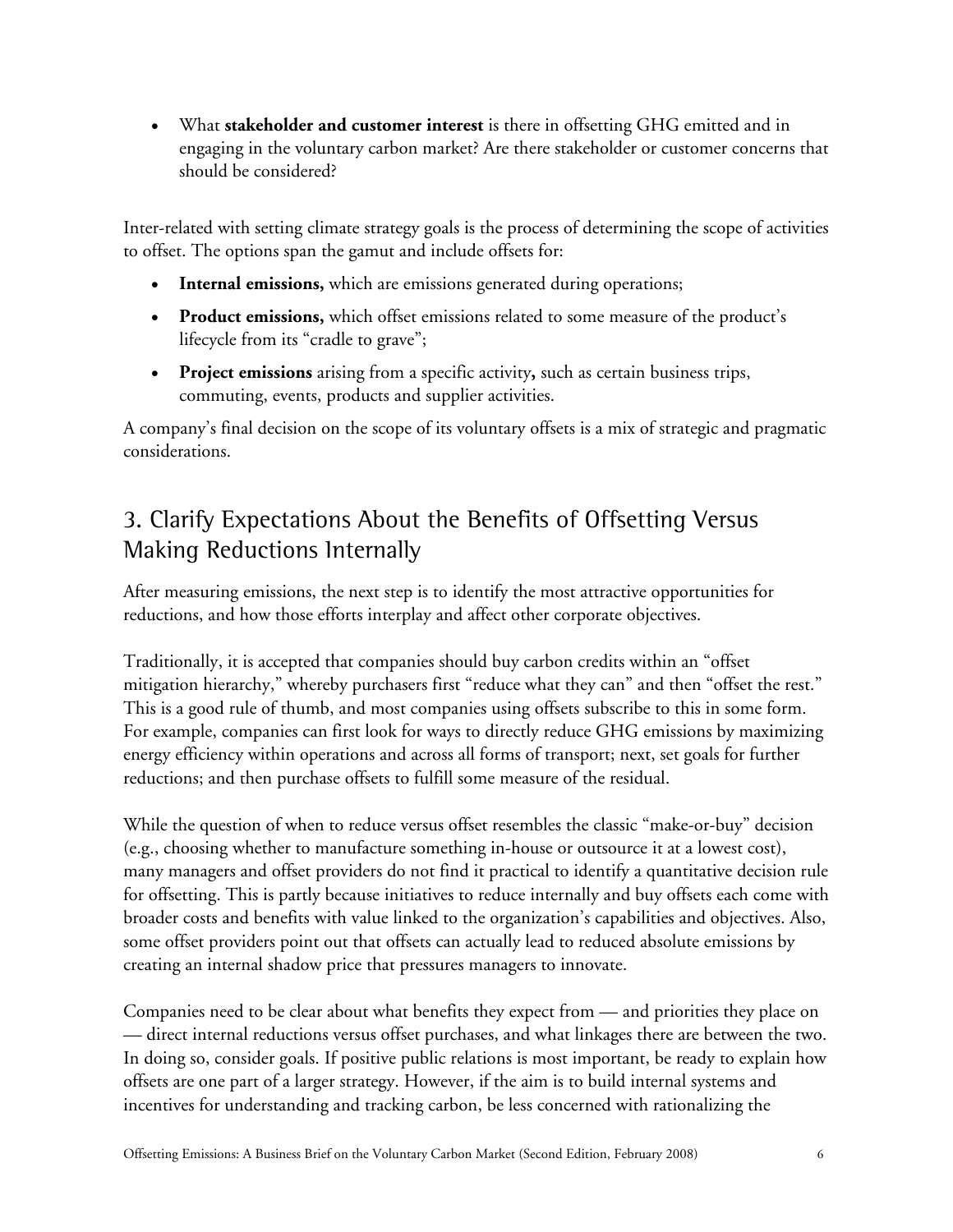amount of offsets purchased, but in turn be more subdued in implying to external stakeholders there are immediate environmental benefits.

Regardless of the approach, assess options for reducing internally because the less energy used, the fewer carbon offsets will be needed and the lower the long-term costs of your operations. A number of online tools, such as the Business Energy Analyzer and OpenEco, can assist in identifying relatively easy efficiency actions. Decision makers should ask:

- What is the current status of efficiency throughout the company?
- Are there "low-hanging fruits," such as switching to energy-efficient light bulbs, installing motion sensors on lights or changing the types of paper used?
- Are current levels of travel, transportation or logistics emissions from business operations and supply/distribution chains as low as possible?

For many non-industrial companies that are not major GHG emitters, business-related air travel can be one of the largest source of emissions. Reducing travel by teleconferencing, taking longer but fewer trips, or choosing alternative means of transport are means of reducing travel-related emissions.

Finally, consult internal stakeholders, who may have surprisingly varying awareness and attitudes about the best role of offsets for the company. In doing so, realize that the two functions of reducing emissions internally and purchasing offsets often fall under the purview of different kinds of managers: in the former case, operations and facilities managers with better access to data; in the latter, customer-facing managers who often have more authority over PR and advertising budgets.

As BSR outlined in *Getting Carbon Offsets Right* (www.bsr.org/reports/BSR\_Getting-Carbon-Offsets-Right.pdf), corporate offsetting entails certain costs and risks. Once corporate goals are set and the range of prospective offset options are understood, an educated process of assessing risks can be undertaken.

A chief concern is whether purchasing credits will actually result in permanent equivalent reductions, and if those reductions will be recognized by customers and other key stakeholders. These risks, however, may be balanced for some companies by the benefits associated with taking a leadership position on climate change. See Table 1 for an overview of Major Verification Standards.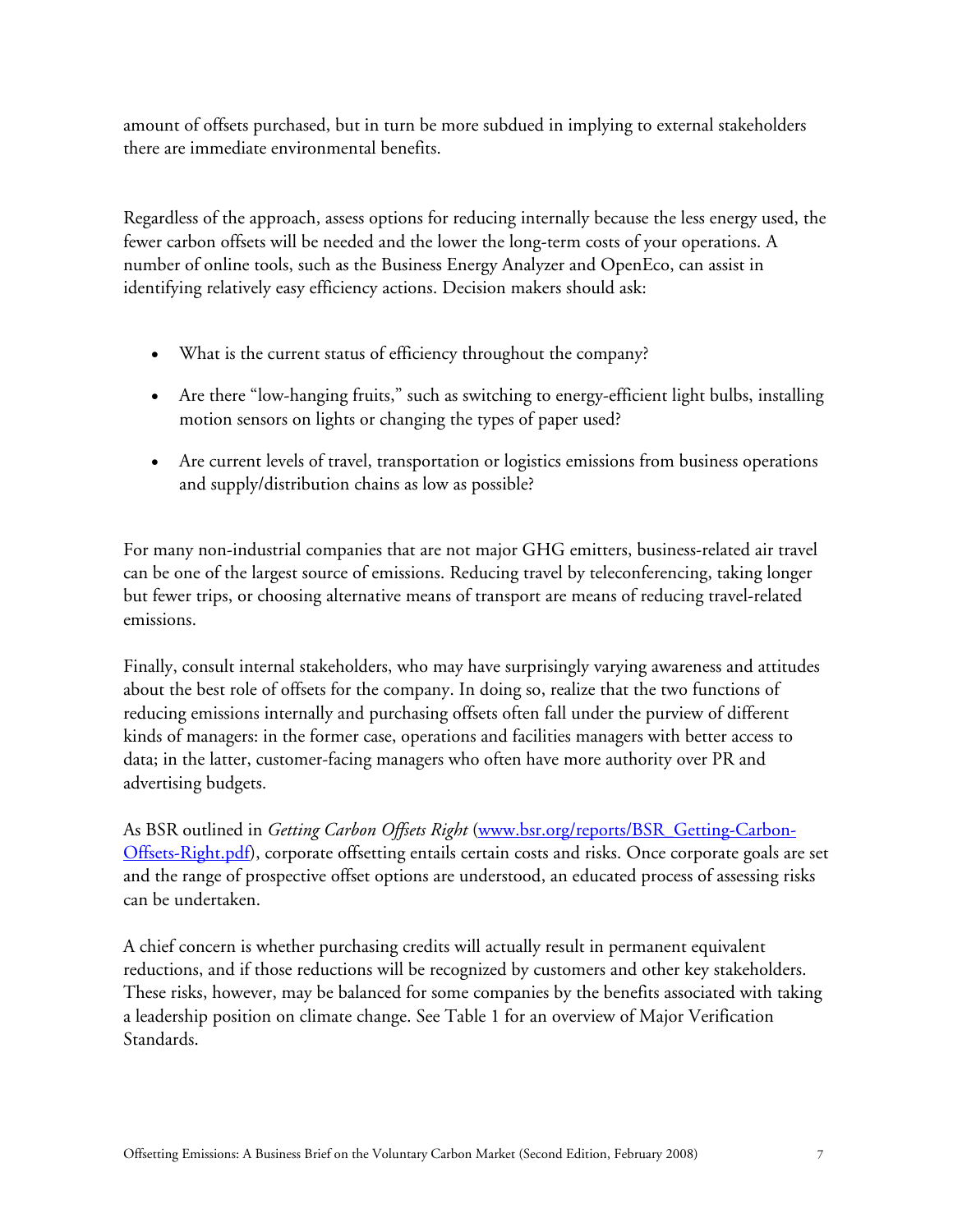**Table 1: Major Voluntary Carbon Offset Standards** 

|                                  | <b>Description</b>                                                                      | Focus on<br>Env. &<br><b>Social</b><br><b>Benefits</b> | Reporting/<br><b>Registration</b>                    | <b>Product</b><br>Label? | <b>Includes</b><br><b>LULUCF</b><br>Methodology?  | Geographical<br>Reach                                                       | <b>Start Date</b>                                                     |
|----------------------------------|-----------------------------------------------------------------------------------------|--------------------------------------------------------|------------------------------------------------------|--------------------------|---------------------------------------------------|-----------------------------------------------------------------------------|-----------------------------------------------------------------------|
| Gold<br><b>Standard</b>          | Certification for<br>offset projects &<br>carbon credits                                | Yes                                                    | VER registry in<br>development                       | Yes                      | No, energy<br>projects only                       | International                                                               | First project<br>validated<br>2006, first<br>credits<br>verified 2007 |
| The VCS                          | Certification for<br>offset projects &<br>carbon credits                                | No                                                     | Use Bank of<br>New York:<br>other registry<br>TBD    | Yes                      | Yes                                               | International                                                               | 2007                                                                  |
| Green-e                          | Certification for<br>offset sellers                                                     | No                                                     | Registry<br>incorporated                             | Yes                      | Accepts other<br>standards that<br>include LULUCF | Aimed at N.A.,<br>international<br>possibilities                            | Expected<br>mid-2008                                                  |
| <b>CCB</b><br><b>Standards</b>   | Certification for<br>offset projects                                                    | Yes                                                    | Projects on<br>website                               | Yes                      | Only LULUCF                                       | International                                                               | First project<br>certified in<br>2007                                 |
| <b>CCX</b>                       | Internal system<br>for CCX offset<br>projects & CCX<br>carbon credits                   | No                                                     | Registry<br>incorporated<br>with trading<br>platform | No                       | Yes                                               | International                                                               | 2003                                                                  |
| <b>Plan Vivo</b>                 | Methodology and<br>certification for<br>offset projects &<br>carbon credits             | Yes                                                    | No                                                   | No                       | Community-<br>based agro<br>forestry              | International                                                               | 2000                                                                  |
| Greenhouse<br>Friendly           | Certification for<br>offset sellers &<br>carbon-neutral<br>products                     | No                                                     | No                                                   | Yes                      | Yes                                               | Australia                                                                   | 2001                                                                  |
| WBCSD/<br><b>WRI</b><br>Protocol | Guidelines for<br>projects &<br>corporate GHG<br>accounting                             | No                                                     | Does not<br>include<br>registry                      | No                       | Protocol created<br>For LULUCF                    | International                                                               | 2001                                                                  |
| <b>CCAR</b>                      | Registry protocol                                                                       | No                                                     | Reporting<br>protocols<br>used as<br>standards       | No                       | Yes, first protocol                               | Forestry -<br>California;<br>Livestock - US;<br>Registry -<br>international | First<br>protocol in<br>2005                                          |
| VER+                             | Certification for<br>offset projects,<br>carbon credits &<br>carbon-neutral<br>products | No                                                     | TÜV SÜV<br><b>Blue Registry</b>                      | Yes                      | Yes, JI or CDM<br>methodology                     | International                                                               | 2007                                                                  |
| <b>ISO</b><br>14064              | Certification for<br>emissions<br>reporting offset<br>projects, carbon<br>credits       | No                                                     | No                                                   | No                       | Yes                                               | International                                                               | Methodology<br>released in<br>2006                                    |
| <b>VOS</b>                       | Certification for<br>offset projects &<br>carbon credits                                | No                                                     | TBD                                                  | TBD                      | Follow CDM or JI<br>methodology                   | International                                                               | <b>TBD</b>                                                            |
| <b>Social</b><br>Carbon          | Certification for<br>offset projects &<br>carbon credits                                | Yes                                                    | Creating its<br>own registry<br>system               | Yes                      | Reforestation &<br>avoided<br>deforestation       | South America<br>& Portugal                                                 | First<br>methodology<br>applied in 2002                               |

*Source: Ecosystem Marketplace & New Carbon Finance. "Picking Up Steam: State of the Voluntary Carbon Markets 2007."*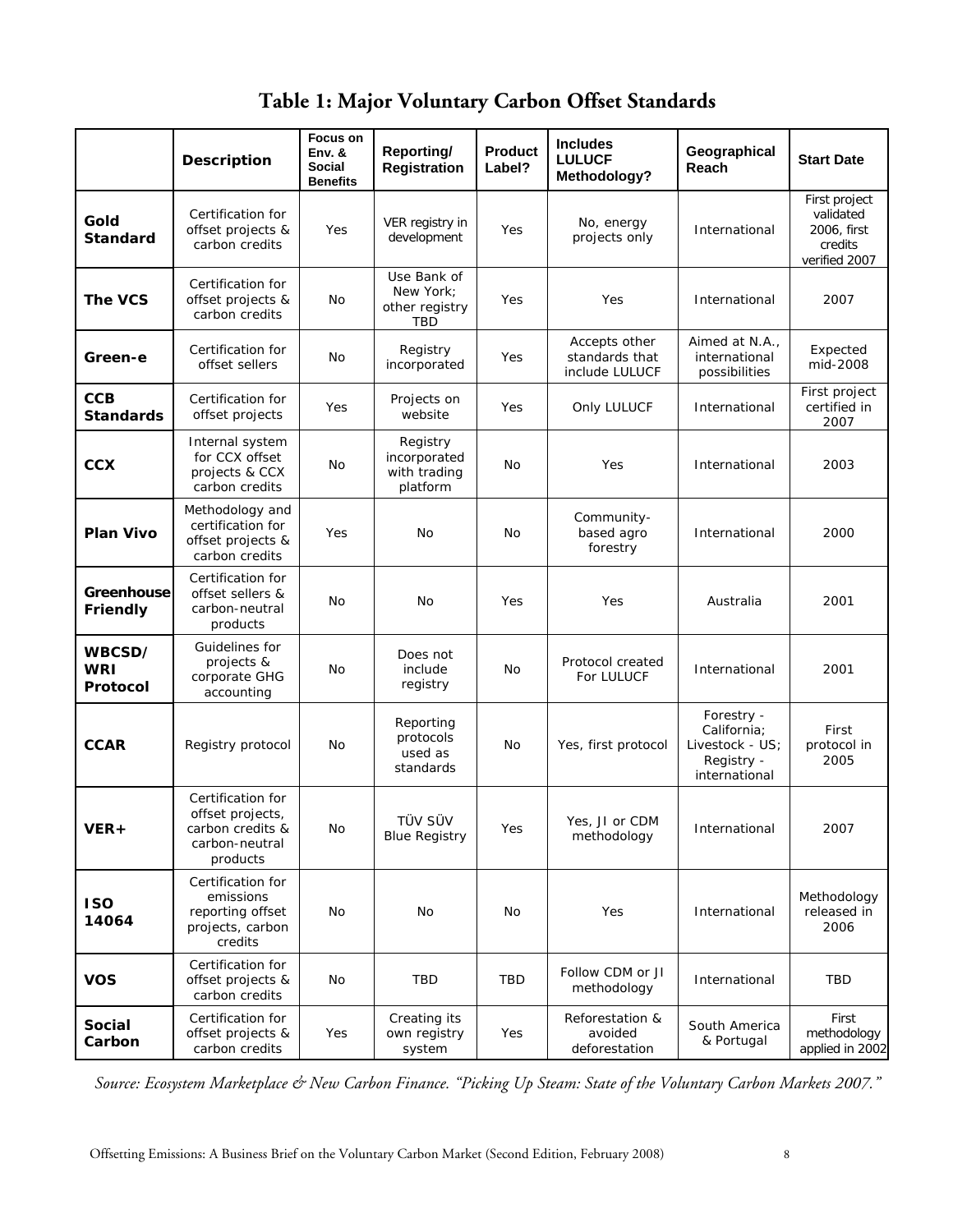Companies must be aware that offsetting has critics who say that offsetting shouldn't let companies "off the hook" from reducing their emissions directly. Some critics feel that companies are simply throwing money at a problem, rather than considering new management practices with longer-term impacts. In essence, they claim that offsetting is a form of greenwash. A more nuanced issue is finding agreement on the boundaries (e.g. the limits of what companies are responsible for) that are needed for allowing credible claims of reductions to be made. A number of bodies — the Carbon Trust, the Federal Trade Commission, and a range of offset retailers — are among those working to develop guidance on claims.

#### **A Stakeholder Perspective on BP**

BP's move to encourage motorists to pay £20 a year to offset their driving emissions followed closely behind similar initiatives by Honda and Ford. BP's scheme was criticized by some environmentalists on the grounds that it would lead motorists to salve their consciences instead of taking steps to cut emissions from driving, such as buying a smaller car. Robin Oakley of Greenpeace states that "So-called offsetting is better than doing nothing, but only just. It's like smoking 20 cigarettes then going for a run to feel less guilty. As long as British vehicles are pumping tens of millions of tons of  $CO<sub>2</sub>$  into the atmosphere every year, no amount of investment in clean energy projects built thousands of miles away will reduce the effect that our emissions are having on the climate."

> - Harvey, F., "BP Wants £20 from Motorists to Make Amends for CO2 Emissions" *The Financial Times*, Aug. 23, 2006

### 4. Prioritize Offsets' Desired Attributes

Following the decision to move forward with voluntary offsets based on goals and due consideration of risks, the process of selecting a specific offset begins. Establishing clear decision criteria can enable companies to focus on non-negotiable values that can act as an initial filter. Clear criteria will also allow decision makers to compare and contrast the benefits of a selected set of options.

Whereas the decision to purchase offsets is voluntary, companies should not consider performance optional. Given the emergent standards and complex financial instruments involved, sub-par performance of just one of a number of key criteria can render the offset virtually worthless. Bare minimum parameters for ensuring credibility include the following:

- **Additional:** Reductions are "surplus" offsets that would not have occurred under "business as usual" and should not cause leakage or additional emissions elsewhere;
- **Real:** Offsets are sourced from tangible physical projects with evidence that they have or will imminently occur;
- **Measurable:** Reductions are objectively quantifiable by peer-reviewed methodologies within acceptable standard margins of error;
- Permanent: Reduction streams are unlikely to be reversed, with safeguards to ensure that reversals will be immediately replaced or compensated;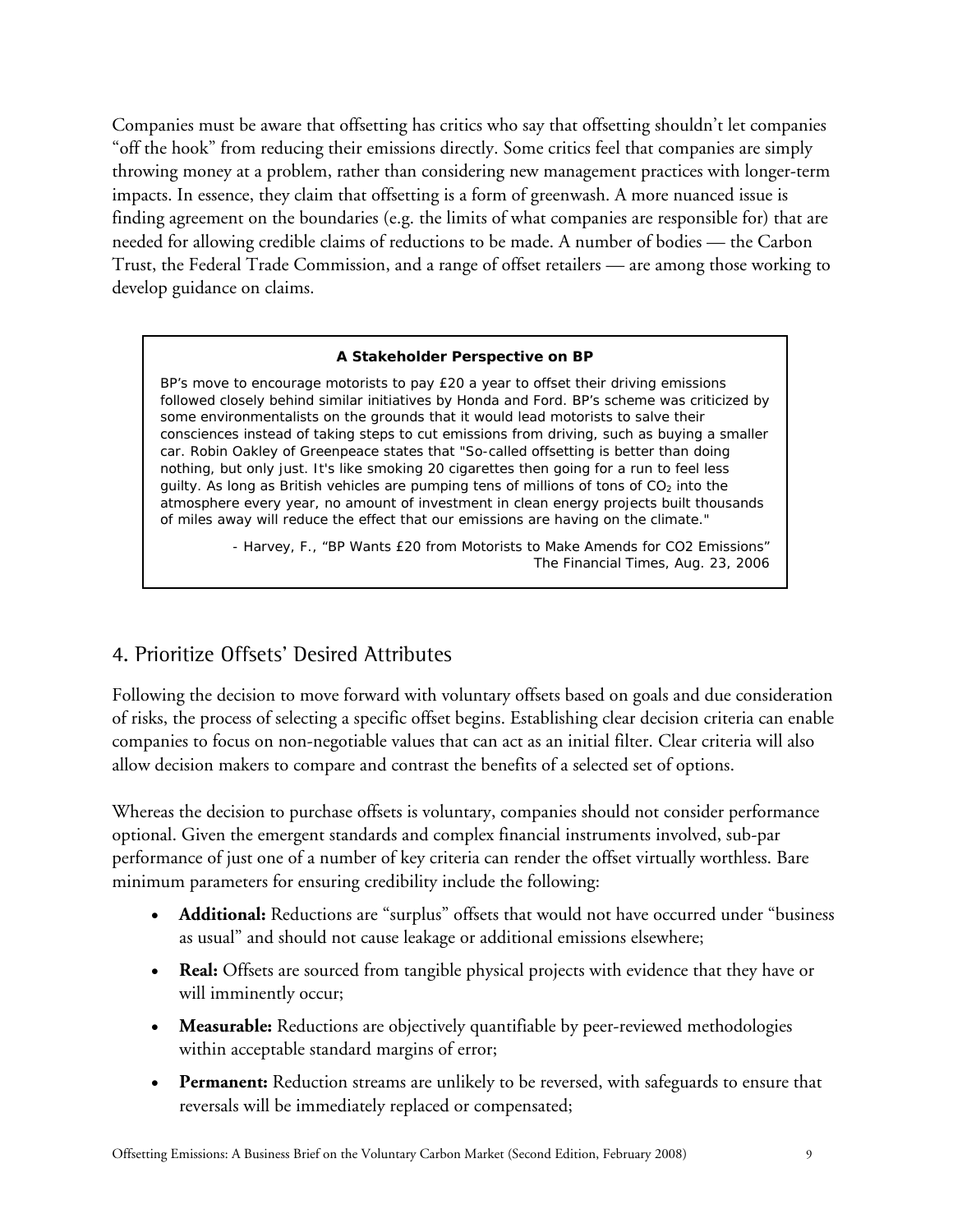- **Verifiable:** Performance is monitored by an independent third-party verifier with appropriate local and sector expertise;
- **Enforceable:** Offsets are backed by legal instruments that define offsets' creation, provide for transparency and ensure exclusive ownership;
- **Synchronous:** Offset flows are matched to emission flow time periods with rigorous and conservative accounting that designates boundaries and baseline calculations.<sup>9</sup>

In addition to these project criteria, offsets should need to meet standards for *delivery*. That is, they should be tracked and registered to avoid double counting, clearly demonstrate ownership and, upon their application, be verifiably retired.

Beyond these minimums, additional attributes exist, often at price premiums. Table 2 lists common attributes that are not required, but companies are often willing to pay premiums for them.

| Category                                                  | Criteria                                                                                                                                                                                                                                                                                                                                    |  |  |  |
|-----------------------------------------------------------|---------------------------------------------------------------------------------------------------------------------------------------------------------------------------------------------------------------------------------------------------------------------------------------------------------------------------------------------|--|--|--|
| <b>Offset Is High</b><br>Quality                          | • Likely to be successful based on conservative estimates and<br>stakeholder attitudes about objectives and tactics<br>• Registered to avoid double counting and ensure future<br>acknowledgement by regulators<br>• Certified by a credible third party with experience in verifying<br>GHG projects for measurable results and durability |  |  |  |
| <b>Offset Provides</b><br>Cascading<br><b>Benefits</b>    | Social<br>• Improved local quality of life<br>• Recreation and sustainable tourism revenues<br>Fnvironmental<br>• Reduction of associated pollutants in air and water<br>• Biodiversity benefits, such as using native species in forestry                                                                                                  |  |  |  |
| <b>Offset Has</b><br><b>Stakeholder</b><br><b>Appeal</b>  | • Easily communicated to stakeholders and media<br>• Emotional appeal<br>• Creates brand loyalty among potential customers within local<br>communities<br>• Meets any specific expectations of key stakeholders (e.g.<br>emphasis on particular developing country)<br>• Has potential for opening access to new capital streams            |  |  |  |
| <b>Offset Satisfies</b><br>Organizational<br><b>Needs</b> | • Seller is credit-worthy and reputable among stakeholders<br>• Offers potential for future purchases or project expansion<br>• Helps foster loyal relationships with selected on-the-ground<br>partners<br>• Provides educational opportunity and boosts morale among<br>employees                                                         |  |  |  |

### **Table 2: Beneficial Offset Project Attributes**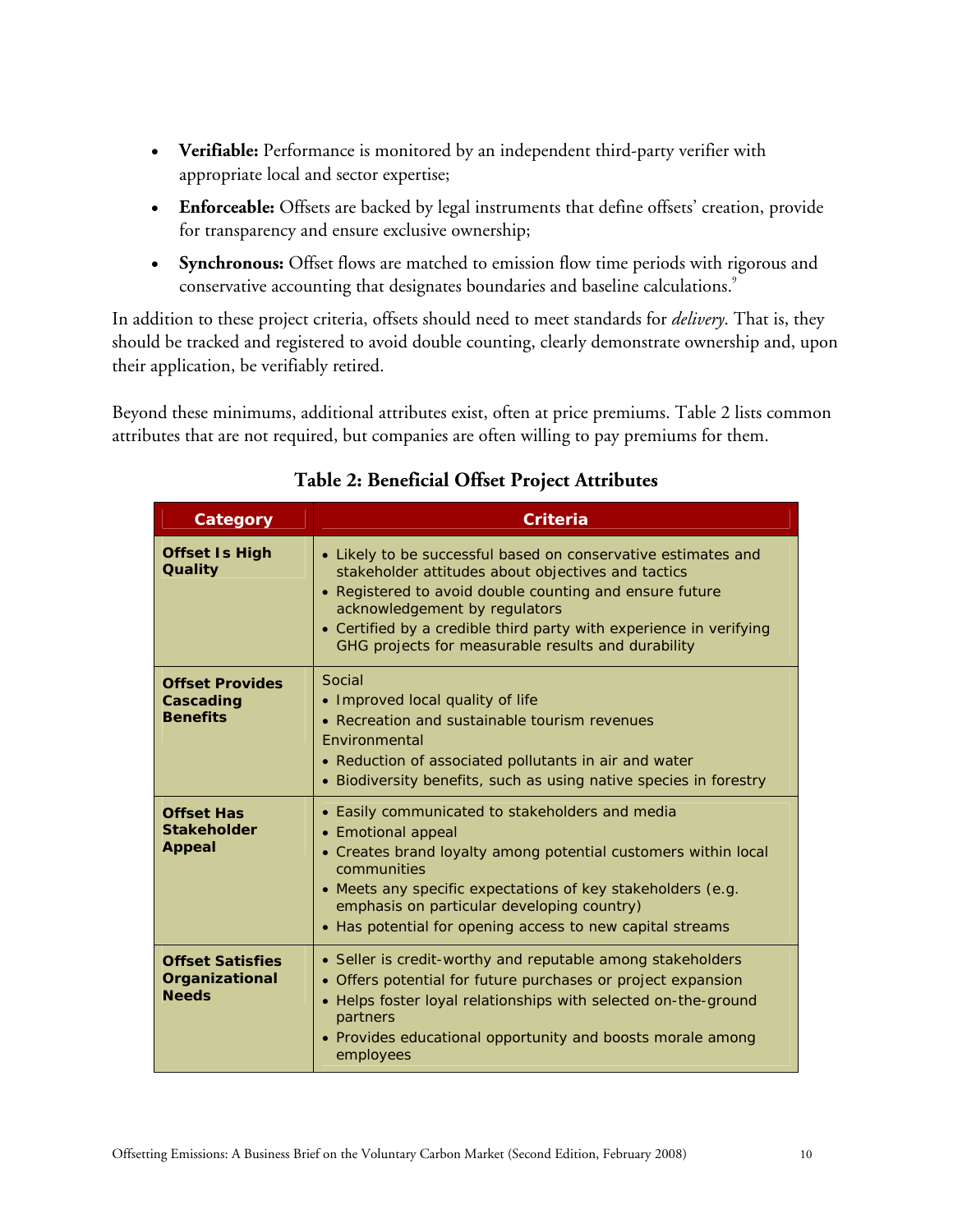### 5. Explore the Range of Offset Market Offerings

GHG emissions can be offset in a wide range of ways. The table on the following pages offers a snapshot of common offset projects in the U.S. and globally.

| <b>Project Group</b>            | <b>Project Type</b>                              | <b>Description</b>                                                                                                                          | <b>Co-Benefits</b>                                                                                                                                     | <b>Points to Consider</b>                                                                    |
|---------------------------------|--------------------------------------------------|---------------------------------------------------------------------------------------------------------------------------------------------|--------------------------------------------------------------------------------------------------------------------------------------------------------|----------------------------------------------------------------------------------------------|
| I. Fossil Fuel                  | Energy efficiency                                | Fossil fuel use is<br>decreased by<br>utilizing it more<br>efficiently                                                                      | Cost savings;<br>supports clean<br>technology and<br>reduces fossil fuel<br>dependency and<br>co-pollutants such<br>as SOx, PM and<br><b>VOCs</b>      | If savings are greater than<br>costs, the need for carbon<br>finance should be<br>considered |
| <b>Reduction</b>                | Off-grid renewable<br>energy & fuel<br>switching | Fuel switching<br>projects utilize<br>fuels (such as<br>many renewable<br>energy sources)<br>that provide<br>energy with<br>fewer emissions | Reduction of other<br>pollutants &<br>reduced<br>dependence on<br>fossil fuels                                                                         | Supports clean technology                                                                    |
|                                 | Reforestation-<br>afforestation of               | Carbon is<br>sequestered in<br>tree biomass<br>and soil                                                                                     | Range of potential<br>social &<br>environmental<br>benefits, such as<br>biodiversity<br>conservation, water<br>filtration, erosion<br>protection, etc. | Easy to communicate &<br>tangible land restored                                              |
|                                 | native tree species                              |                                                                                                                                             |                                                                                                                                                        | Measuring and monitoring<br>is relatively complex                                            |
|                                 |                                                  |                                                                                                                                             |                                                                                                                                                        | Permanency & leakage risks                                                                   |
|                                 | Reforestation-<br>afforestation                  | Carbon is<br>sequestered in<br>tree biomass<br>and soil                                                                                     | Range of potential<br>social &<br>environmental<br>benefits, such as<br>water filtration &<br>erosion protection,                                      | Easy to communicate &<br>tangible land restored                                              |
|                                 | monoculture<br>forestry                          |                                                                                                                                             |                                                                                                                                                        | Measuring and monitoring<br>is relatively complex                                            |
|                                 |                                                  |                                                                                                                                             |                                                                                                                                                        | Permanency & leakage risks                                                                   |
|                                 |                                                  |                                                                                                                                             | etc.                                                                                                                                                   | Potential concerns around<br>environmental or social<br>trade-offs                           |
| II. Bio-Carbon<br>Sequestration |                                                  |                                                                                                                                             |                                                                                                                                                        | Potentially an extra income<br>stream for sustainable<br>timber harvesting                   |
|                                 | Avoided                                          | Conserving or<br>changing forest<br>management<br>practices<br>maintains<br>carbon<br>sequestration &                                       | Range of potential<br>social &<br>environmental<br>benefits, such as<br>biodiversity<br>conservation,<br>water filtration,                             | Easy to communicate and                                                                      |
|                                 | deforestation of<br>native tree species          |                                                                                                                                             |                                                                                                                                                        | tangible land conserved<br>Measuring and monitoring<br>is relatively complex                 |
|                                 |                                                  |                                                                                                                                             |                                                                                                                                                        | Permanency and leakage<br>risks                                                              |
|                                 |                                                  | avoids emissions<br>released into the<br>atmosphere                                                                                         | erosion protection,<br>etc.                                                                                                                            | Not currently obtaining<br>carbon finance under Kyoto<br>markets                             |
|                                 | Soil sequestration                               | Carbon<br>sequestered in                                                                                                                    | <b>Numerous</b><br>potential                                                                                                                           | No-till often linked with<br>GMO crops                                                       |
|                                 |                                                  | soil is increased<br>by farming<br>practices such                                                                                           | environmental<br>benefits, such as<br>reduced erosion &                                                                                                | Significant permanency and<br>financial additionality                                        |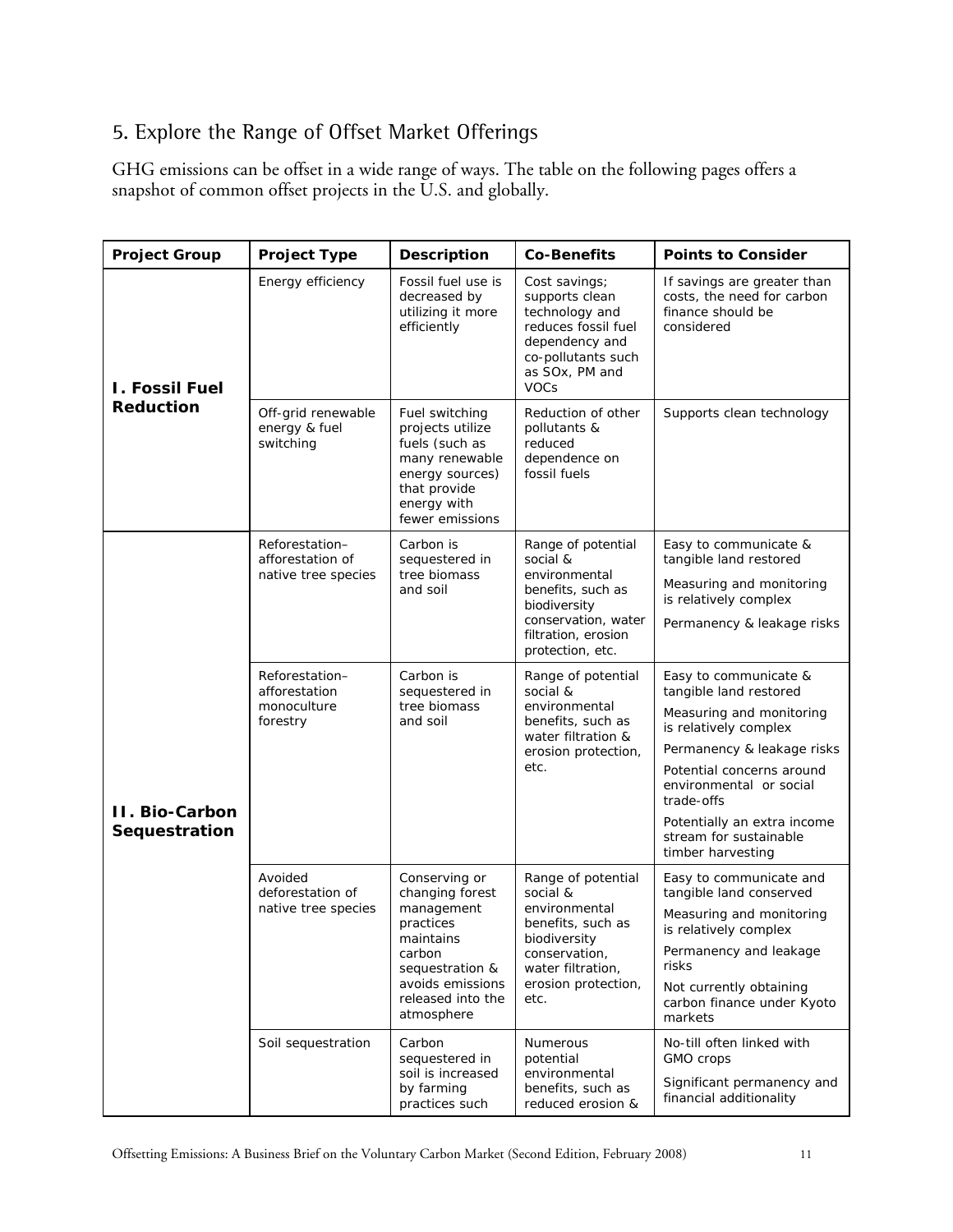|                                       |                                                     | as no-till                                                                                                                                                              | water pollution                                                        | questions                                                                                                                                                                 |
|---------------------------------------|-----------------------------------------------------|-------------------------------------------------------------------------------------------------------------------------------------------------------------------------|------------------------------------------------------------------------|---------------------------------------------------------------------------------------------------------------------------------------------------------------------------|
| <b>Project Group</b>                  | <b>Project Type</b>                                 | <b>Description</b>                                                                                                                                                      | <b>Co-Benefits</b>                                                     | <b>Points to Consider</b>                                                                                                                                                 |
|                                       | Methane capture &<br>destruction from<br>landfills  | Decomposing<br>waste is covered<br>by anaerobic<br>digesters that<br>cap and flare<br>methane, which<br>can also be used<br>as a fuel source                            | Somewhat reduced<br>odors & risk of<br>groundwater<br>contamination    | Projects are easy to<br>monitor and measure<br>In developed countries this<br>project type is often<br>required by law and hence<br>additionality should be<br>considered |
| <b>III. Bio-Gas</b>                   | Methane capture &<br>destruction from<br>livestock  | Animal waste is<br>covered by<br>anaerobic<br>digesters that<br>cap and flare<br>methane, which<br>can also be used<br>as a fuel source                                 | Reduced odors &<br>risk of<br>groundwater<br>contamination             | Projects are easy to<br>monitor and measure                                                                                                                               |
|                                       | Methane capture &<br>destruction from<br>coal mines | Instead of<br>releasing<br>underground<br>methane via air<br>vents, the gas is<br>trapped and<br>flared                                                                 | Potential safety<br>benefits, especially<br>in developing<br>countries | Projects are easy to<br>monitor and measure<br>This project type is often<br>required by law and hence<br>additionality should be<br>considered                           |
|                                       | Geological<br>Sequestration                         | CO2 is injected<br>into geologic<br>formations, such<br>as oil and gas<br>reservoirs, coal<br>seams, and deep<br>saline reservoirs                                      | Few or none                                                            | Precautionary principle<br>uncertainties<br>Does not create incentives<br>for reducing fossil fuel use                                                                    |
| IV.<br>Technological<br>Sequestration | Industrial gas<br>destruction                       | High global<br>warming GHG<br>resulting from<br>industrial<br>processes are<br>destroyed                                                                                | Few or none                                                            | Very efficient means of<br>reducing GHG<br>There are concerns about<br>perverse incentives and<br>synchronicity; project start<br>date should be carefully<br>considered  |
|                                       | Industrial gas<br>reduction                         | High global<br>warming GHG<br>resulting from<br>industrial<br>processes (ex.<br>aluminum<br>production) are<br>reduced via<br>technology/<br>efficiency<br>improvements | Few or none                                                            | Very efficient means of<br>reducing GHG<br>There are concerns about<br>perverse incentives and<br>synchronicity; project start<br>date should be carefully<br>considered  |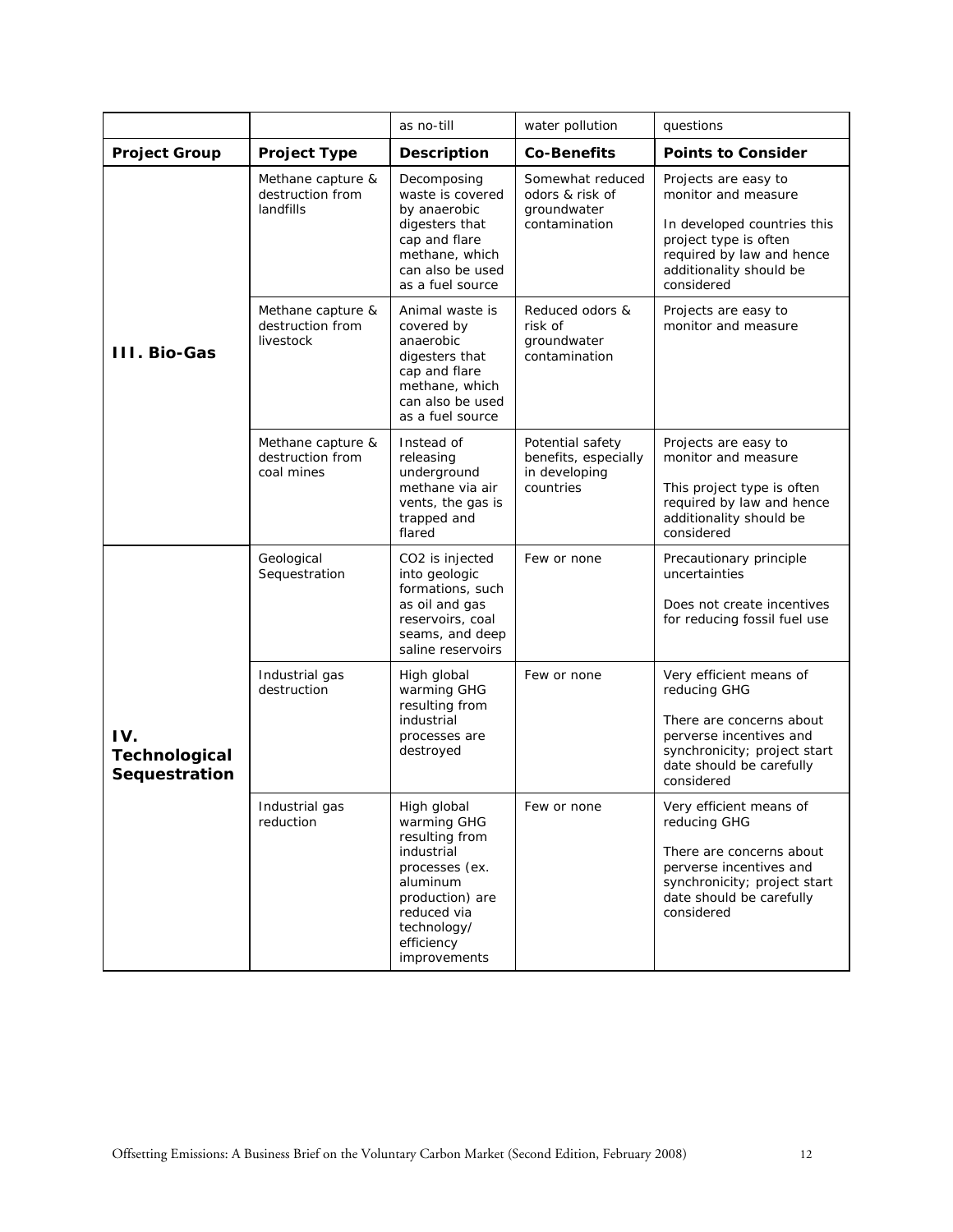In addition to choosing from a variety of project types, companies can also choose to purchase credits via:

- Becoming a member of the Chicago Climate Exchange (CCX);
- A range of "over-the-counter" offset suppliers;
- Established regulated markets, such as the Kyoto Protocol's Clean Development Mechanism (CDM).

The CCX is a voluntary, but legally binding, membership-based cap-and-trade system. Companies that join CCX as a means of reducing their emissions can join as "Members" or "Associate Members." CCX Members have committed to reducing their direct emissions by 6 percent by

#### **Do RECs Count as Offsets?**

Renewable Energy Certificates (RECs), also known as ROCs, TRCs and Green Tags, represent electricity produced from a qualifying renewable energy technology of a qualifying vintage.

Like offsets, RECs are energy-related tradable commodities, and often purchased by companies to represent — and claim the use of — renewable electricity. Unlike offsets, REC markets do not have additionality requirements.

Our advice: Presently it *is* credible to pair RECs with electricity purchases in order to claim the use of renewable energy. However, if using RECs as offsets for non-electricity related emissions, make sure that the REC satisfies additionality requirements.

2010. Associate Members are office-based businesses or institutions that are not directly producing GHG emissions and have committed to report and fully offset 100 percent of indirect emissions associated with energy purchases and business travel from year of entry through 2010. $^{\rm 10}$ 

Companies not interested in joining a formalized cap-and-trade system can purchase credits from the open or "over-the -counter" voluntary market. Within this market purchases can be made in a variety of ways, such as buying directly from the project developer, utilizing a broker or engaging in the quickly evolving retail market. Buyers should consider how the project location, size and type connect with their offset goals.

Companies can also consider purchasing and retiring credits from the regulatory markets. In most cases this means purchasing Kyoto Protocol CDM credits. These credits can be expensive, but they are also the most transposable at this stage. Their rigorous, albeit bureaucratic, verification brings credibility and may provide considerable public relations benefits.

#### **Chicago Climate Exchange (CCX)**

CCX (www.chicagoclimatex.com) is the world's first and North America's only active voluntary, legally binding integrated trading system to reduce emissions of all six major GHGs, with offset projects worldwide. Companies can purchase offsets via CCX, though instruments bought here confer additional potential benefits. Chiefly, as a primary candidate for management of an eventual regulated scheme, many believe that CCX registrants may someday be granted credit for their early involvement.

However, CCX also has critics. Some fear its reduction standards are too low and its additionality requirements for offsets are too flexible. In either case, CCX represents a hybrid market with unique costs and benefits that should be weighed.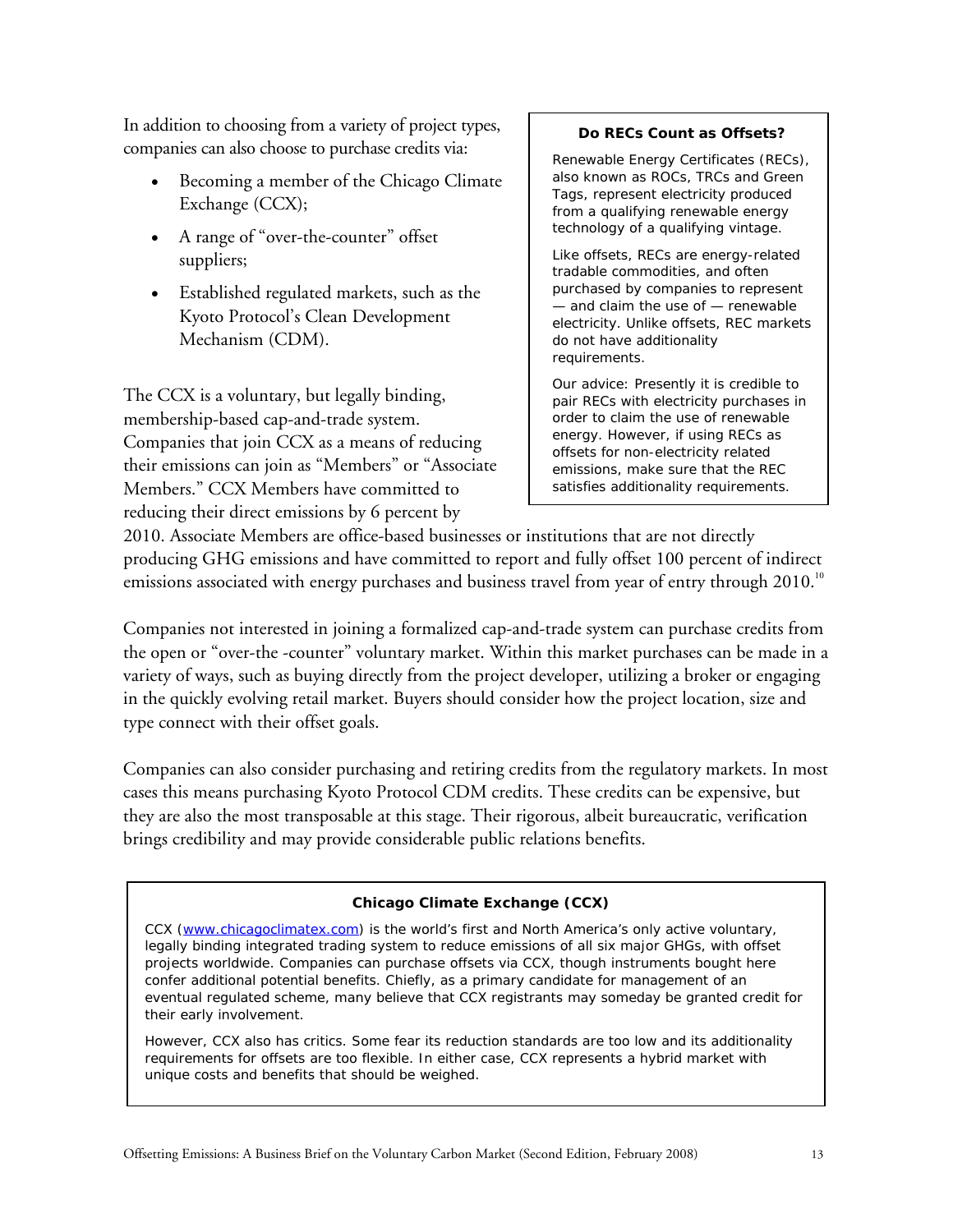### 6. Choose Offset Providers

As BSR reported in *Getting Carbon Offsets Right* (www.bsr.org/reports/BSR\_Getting-Carbon-Offsets-Right.pdf), there are a number of traits by which to consider offset providers, including:

- **Objective traits**, such as experience, office and project locations, and offset project inventories
- **Subjective "fit" traits** like industry experience, assurance model, offset product offerings and price

The range of carbon prices on the voluntary market is significant. From the wholesale to the retail level, offsets range from less than \$0.45 to around \$45 (per metric ton of CO<sub>2</sub> equivalent). Prices depend on several factors, such as the costs of implementing the offset project, verifying and monitoring reductions, and the level at which companies decide to purchase offsets (i.e. investing directly in a project or working with a broker to purchase credits on the voluntary market). When investing, sellers should consider the risks and benefits relative to prices and offset quality.

For a database of providers, see *State of the Voluntary Carbon Markets 2007*  (http://ecosystemmarketplace.com/documents/acrobat/StateoftheVoluntaryCarbonMarket18July \_Final.pdf), *Getting Carbon Offsets Right*, and Carbon Catalog (www.carboncatalog.org).

### 7. Communicate Your Actions

A company can both enhance its brand and address emerging stakeholder concerns by embedding climate change goals and targets into communications with employees, customers and shareholders. The Conference Board found that about 50 percent of companies report on carbon and GHG issues publicly, while the other 50 percent plan to report in the near future.

Approaches to reporting carbon-related efforts can span the gamut and include sustainability or corporate citizenship reports, websites, press releases and annual reports. Moving ahead, a key issue will be on communicating credibly. Watch for guidance from BSR and others, including the Federal Trade Commission (FTC), in 2008.

#### **CASE STUDY: Wells Fargo**

In October 2006, Wells Fargo committed to purchasing 550 million KwH of Green-e certified wind energy each year for three years. This commitment accounts for only 40 percent of Wells Fargo's consumption, but it moved the company to the top of the EPA's Green Power Partners list ahead of Whole Foods, which famously purchases 100 percent of its electricity from renewable sources. Wells Fargo received a good deal of positive media attention.

> - "Wells Fargo Commits to Largest-Ever Corporate Purchase of Renewable Energy in U.S.," 2006, WellsFargo.com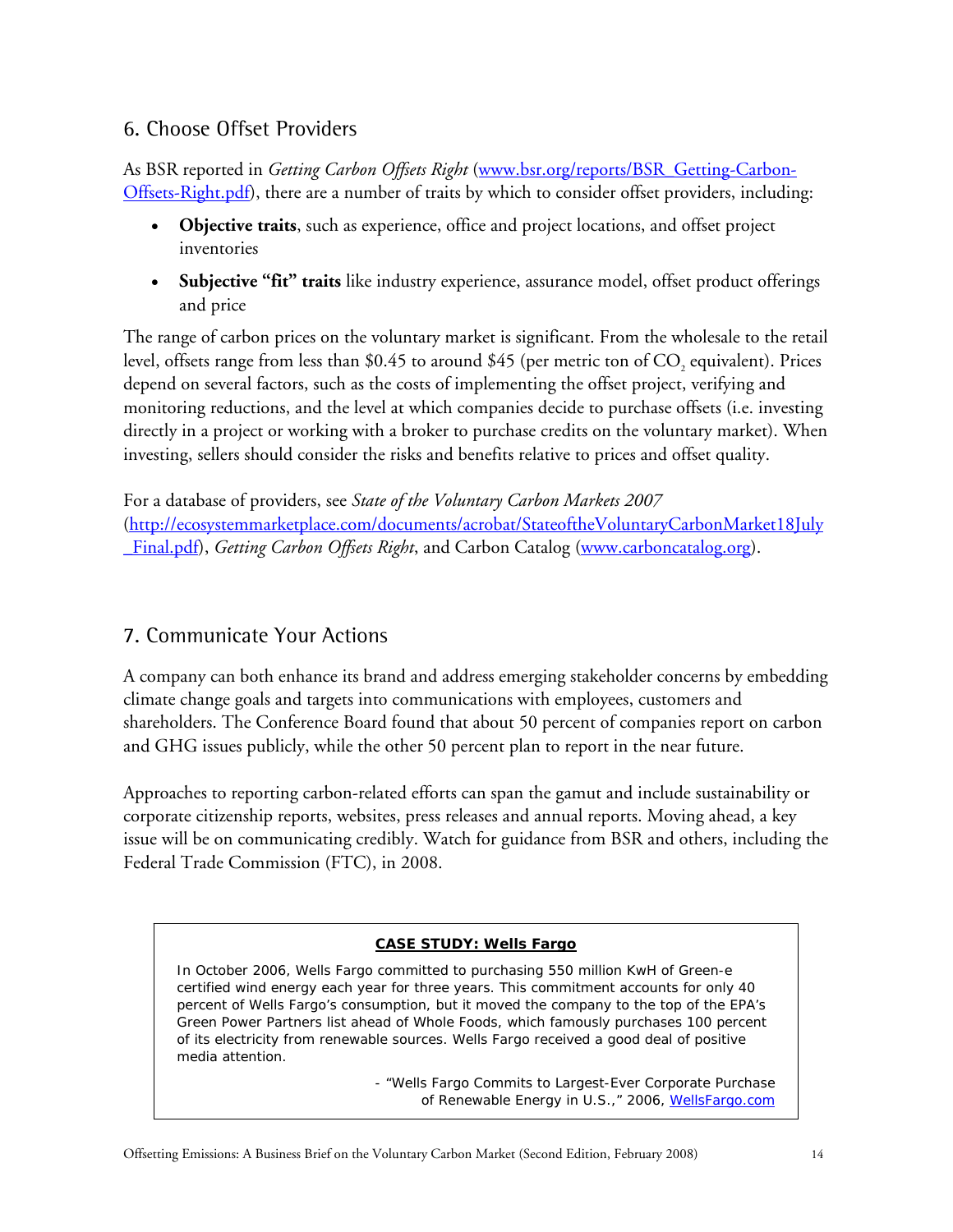# V. Conclusions

Emissions markets are developing fast, and it is likely that the growth forecasted for 2008 will continue beyond this next year. Looking ahead, key issues to track include:

- **Resolution on standards for making claims about emissions reductions**. A largely unstated problem is that standards still do not exist for carbon neutrality and debates persist about dealing with boundaries. Entities like the FTC and Carbon Trust are soliciting feedback in hopes of providing advice about communicating emissions reductions. Currently, however, companies are performing delicate balancing acts between leading on voluntary action and making promises they can substantiate.
- **Legislation developments in the United States**. The 2008 U.S. presidential race could have a significant effect on voluntary markets. Track the candidates' positions at www.heatison.org. Profiles of U.S. climate bills are available from Resources for the Future at: www.rff.org/rff/News/Releases/2007Releases/Nov2007ClimateChangeBillsinCongress.cfm.
- **The relationship between voluntary and regulated carbon markets**. As regulated capand-trade markets grow, what will happen to voluntary markets? A popular view is that demand for experimental projects and beyond-compliance actions will persist, so even as regulated schemes expand, there will always be a place for voluntary markets. Watch as interactions between these two markets continue to evolve.

# VI. Additional Resources

For more information on the voluntary carbon market structure and trends, we suggest:

• Bayon, Ricardo, Amanda Hawn and Katherine Hamilton (2006). *Voluntary Carbon Markets: An International Business Guide to What They Are and How They Work*. London, UK: Earthscan. Available from http://shop.earthscan.co.uk.

Guides to offsetting emissions by BSR include:

- *Bio-Carbon and Corporate Climate Strategy: A Business Brief on Emissions Reductions via Forestry and Land Use Projects*, (2007). Available at www.bsr.org/reports/BSR\_Bio-Carbons-Business-Brief.pdf.
- *Getting Carbon Offsets Right: A Business Brief on Engaging Carbon Offset Providers*, (2007). Available at www.bsr.org/reports/BSR\_Getting-Carbon-Offsets-Right.pdf.
- *A Three-Pronged Approach to Corporate Climate Strategy*, (2006). Available at www.bsr.org/reports/BSR\_Climate-Change-Report.pdf.